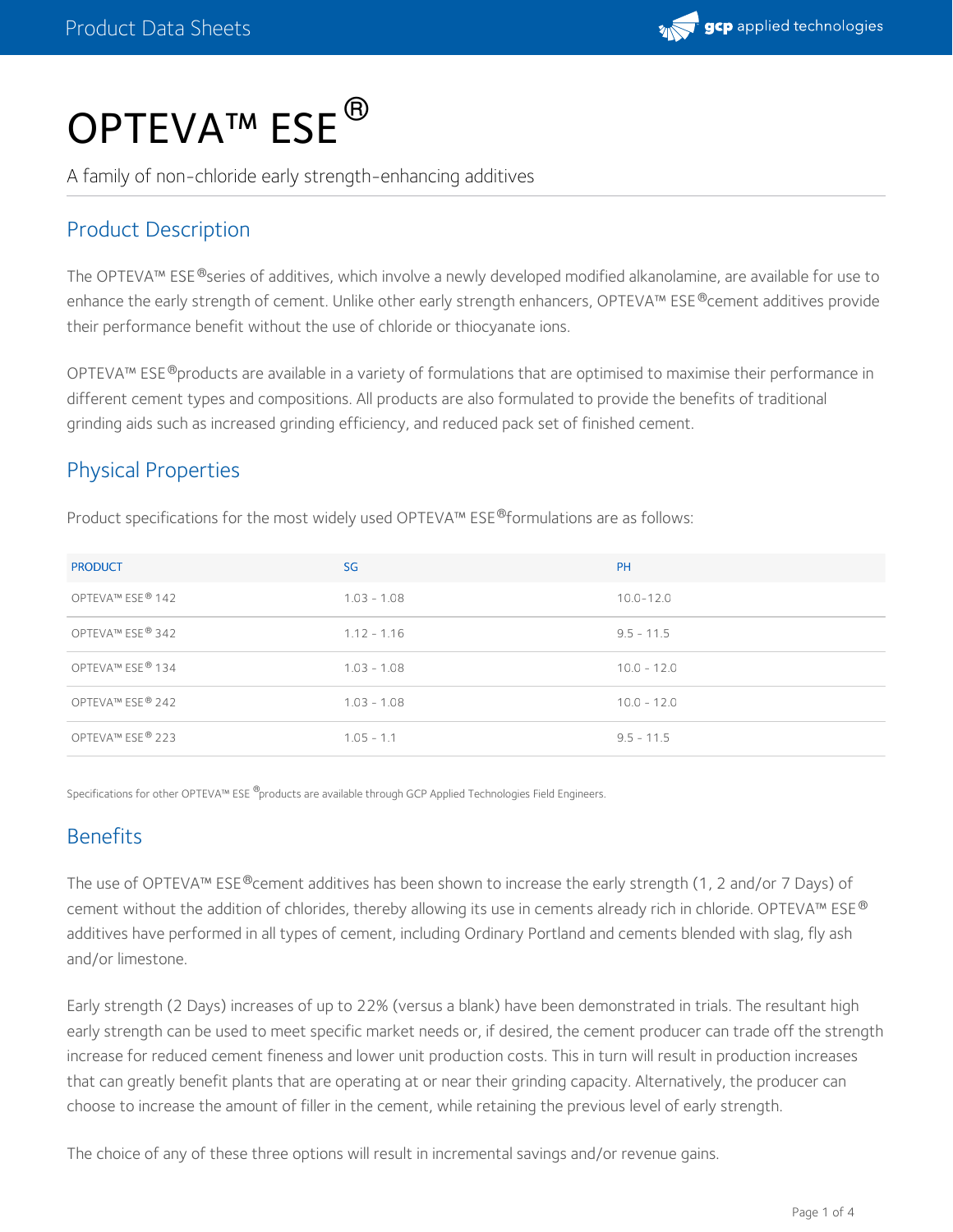## Recommended Addition Rate

According to GCP experience, the dosage of OPTEVA™ ESE®ranges from 250-700g / t of cement. The optimum addition rate of OPTEVA™ ESE®cement additives should be determined through cement mill tests in consultation with GCP personnel.

### Case Study

Performance of OPTEVA™ ESE® vs Traditional Chloride-containing Early Strength-enhancers

Compressive Strength (MPa): EN 196/1 Mortar 6.52-7.93

| <b>CEMENT TYPE</b>                          | 152.5R                   | 152.5R         | % CHANGE |  |
|---------------------------------------------|--------------------------|----------------|----------|--|
| Clinker %                                   | 95.0                     | 95.0           |          |  |
| Gypsum %                                    | 5.0                      | 5.0%           |          |  |
| Chloride-based                              | 1.300                    |                |          |  |
| Quality Improver                            |                          |                |          |  |
| (kg/t)                                      |                          |                |          |  |
| ESE 242 (kg / t)                            | $\overline{\phantom{a}}$ | 0.37           |          |  |
| <b>Blaine Fineness</b>                      | 4331                     | 4290           | $-0.95$  |  |
| (cm2 / g)                                   |                          |                |          |  |
| Mill Output (t / h) 50                      |                          | 51.7           | 3.4%     |  |
| W/C Ratio                                   | 0.50                     | 0.50           | % Change |  |
|                                             | Chloride Quality         | <b>ESE 242</b> | % Change |  |
|                                             | Improver                 |                |          |  |
| Compressive Strength (MPa): EN 196/1 Mortar |                          |                |          |  |
| 1 day                                       | 27.8                     | 28.0           | 0.72     |  |
| 2 days                                      | 41.4                     | 44.1           | 6.52     |  |
| 28 days                                     | 68.1                     | 73.5           | 7.93     |  |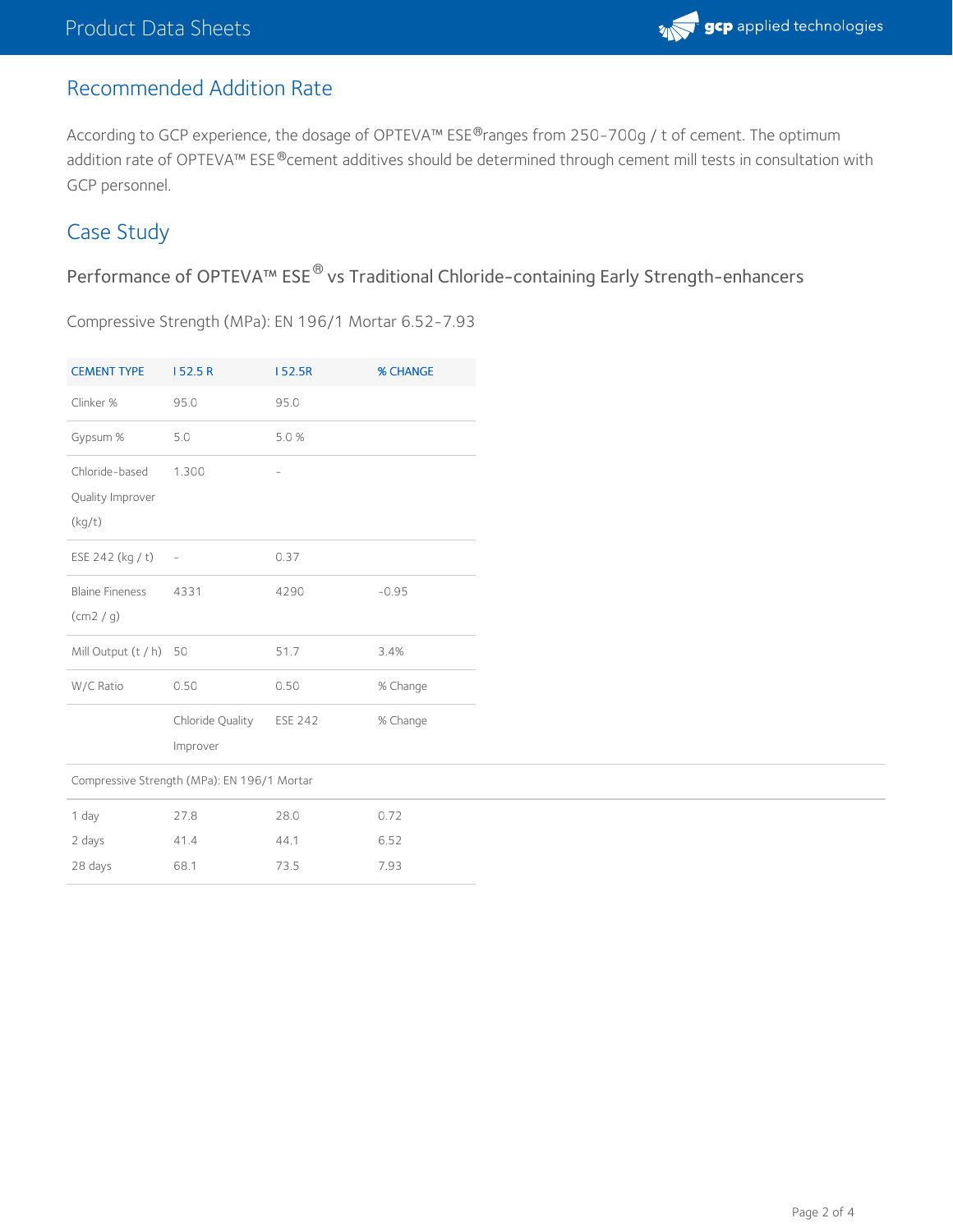



# Application of OPTEVA™ ESE<sup>®</sup> Cement Additives

Laboratory mill evaluations of clinker and other additions are recommended prior to field use in order to determine initial blend proportions, evaluate performance parameters and to enable GCP to formulate the most effective OPTEVA™ ESE®product for the specific field use conditions. To arrange for a laboratory evaluation, contact your local GCP Field Engineer.

#### **Compatibility**

The performance of concrete admixtures and the physical properties of concrete are not adversely affected by the use of OPTEVA™ ESE®additives in cement production. OPTEVA™ ESE®additives, and cement treated with OPTEVA™ ESE® additives, are compatible with all commercial concrete admixtures, including air entrainers, water reducers, retarders and superplasticisers.

#### How to Use

OPTEVA™ ESE®products are sprayed into the mill's first compartment or added onto the clinker or feed conveyor belt. All additives should be accurately proportioned through a calibrated dosing system suitable for the cement mill and for the required output. GCP can provide advice on all types of dosing equipment, including manual, semiautomatic, automatic and computerised systems.

#### Quality Control

OPTEVA™ ESE®products are carefully controlled and accurately blended for constant quality and optimum performance. OPTEVA™ ESE®products are ASTM C 465 approved for use in the USA.

#### Packaging

OPTEVA™ ESE®Early Strength-enhancing Additive is supplied in 210L drums. OPTEVA™ ESE®products may also be supplied in bulk in certain locations. It contains no flammable material.